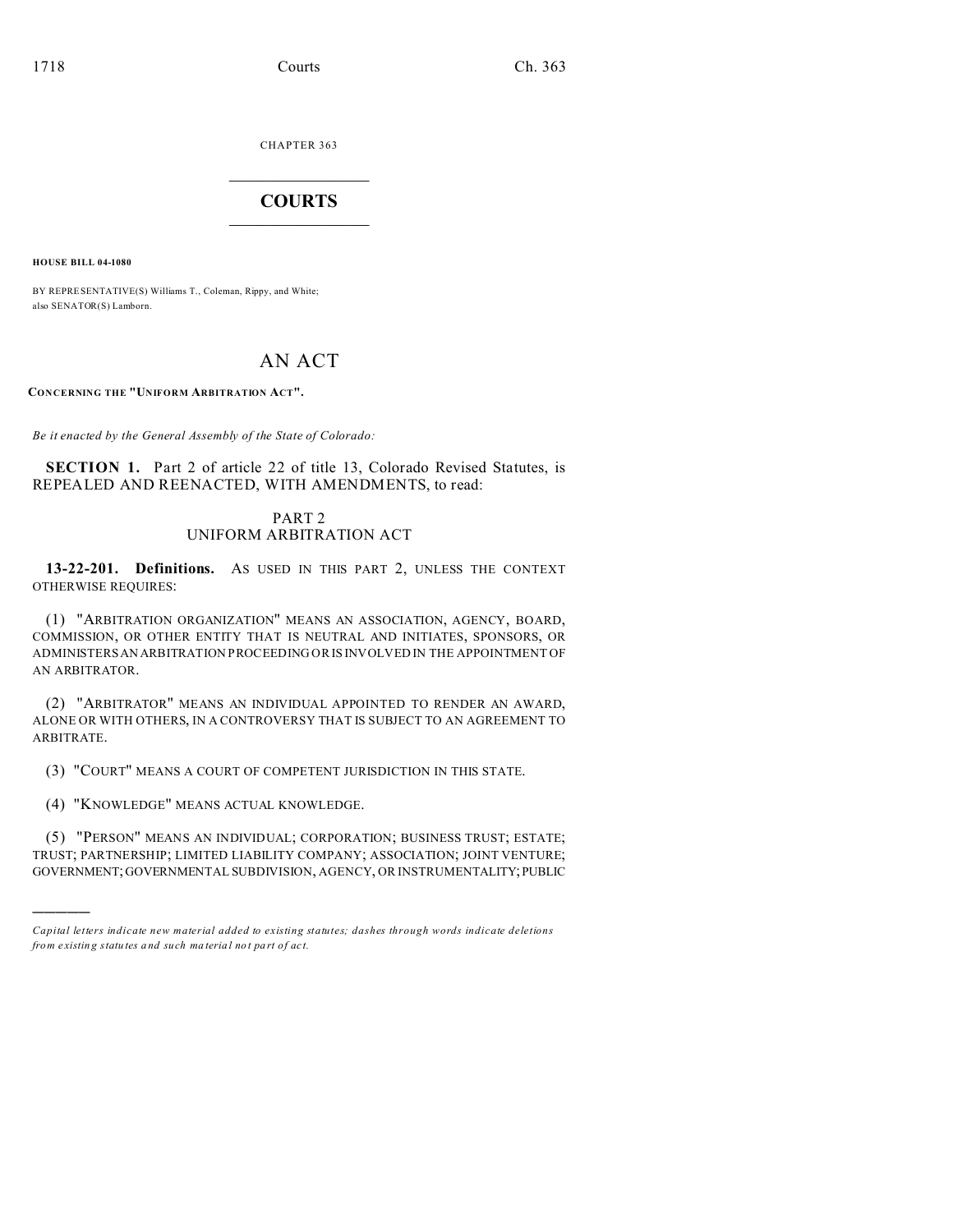CORPORATION; OR ANY OTHER LEGAL OR COMMERCIAL ENTITY.

(6) "RECORD" MEANS INFORMATION THAT IS INSCRIBED ON A TANGIBLE MEDIUM OR THAT IS STORED IN AN ELECTRONIC OR OTHER MEDIUM AND IS RETRIEVABLE IN PERCEIVABLE FORM.

**13-22-202. Notice.** (1) EXCEPT AS OTHERWISE PROVIDED IN THIS PART 2, A PERSON GIVES NOTICE TO ANOTHER PERSON BY TAKING ACTION THAT IS REASONABLY NECESSARY TO INFORM THE OTHER PERSON IN ORDINARY COURSE, WHETHER OR NOT THE OTHER PERSON ACQUIRES KNOWLEDGE OF THE NOTICE.

(2) A PERSON HAS NOTICE IF THE PERSON HAS KNOWLEDGE OF THE NOTICE OR HAS RECEIVED NOTICE.

(3) A PERSON RECEIVES NOTICE WHEN IT COMES TO THE PERSON'S ATTENTION OR THE NOTICE IS DELIVERED AT THE PERSON'S PLACE OF RESIDENCE OR PLACE OF BUSINESS, OR AT ANOTHER LOCATION HELD OUT BY THE PERSON AS A PLACE OF DELIVERY OF SUCH COMMUNICATIONS.

**13-22-203. Applicability.** (1) EXCEPT AS OTHERWISE PROVIDED IN SUBSECTION (2) OF THIS SECTION, THIS PART 2 SHALL GOVERN AN AGREEMENT TO ARBITRATE MADE ON OR AFTER THE EFFECTIVE DATE OF THIS PART 2.

(2) THIS PART 2 SHALL GOVERN AN AGREEMENT TO ARBITRATE MADE BEFORE THE EFFECTIVE DATE OF THIS PART 2 IF ALL PARTIES TO THE AGREEMENT OR TO THE ARBITRATION PROCEEDING SO AGREE IN A RECORD.

**13-22-204. Effect of agreement to arbitrate - nonwaivable provisions.** (1) EXCEPT AS OTHERWISE PROVIDED IN SUBSECTIONS (2) AND (3) OF THIS SECTION, A PARTY TO AN AGREEMENT TO ARBITRATE OR TO AN ARBITRATION PROCEEDING MAY WAIVE, OR, THE PARTIES MAY VARY THE EFFECT OF, THE REQUIREMENTS OF THIS PART 2 TO THE EXTENT PERMITTED BY LAW.

(2) BEFORE A CONTROVERSY ARISES THAT IS SUBJECT TO AN AGREEMENT TO ARBITRATE, A PARTY TO THE AGREEMENT MAY NOT:

(a) WAIVE OR AGREE TO VARY THE EFFECT OF THE REQUIREMENTS OF SECTION 13-22-205 (1), 13-22-206 (1), 13-22-208, 13-22-217 (1) OR (2), 13-22-226, OR 13-22-228;

(b) AGREE TO UNREASONABLY RESTRICT THE RIGHT UNDER SECTION 13-22-209 TO NOTICE OF THE INITIATION OF AN ARBITRATION PROCEEDING;

(c) AGREE TO UNREASONABLY RESTRICT THE RIGHT UNDER SECTION 13-22-212 TO DISCLOSURE OF ANY FACTS BY A NEUTRAL ARBITRATOR; OR

(d) WAIVE THE RIGHT UNDER SECTION 13-22-216 OF A PARTY TO AN AGREEMENT TO ARBITRATE TO BE REPRESENTED BY A LAWYER AT ANY PROCEEDING OR HEARING UNDER THIS PART 2, BUT AN EMPLOYER AND A LABOR ORGANIZATION MAY WAIVE THE RIGHT TO REPRESENTATION BY A LAWYER IN A LABOR ARBITRATION.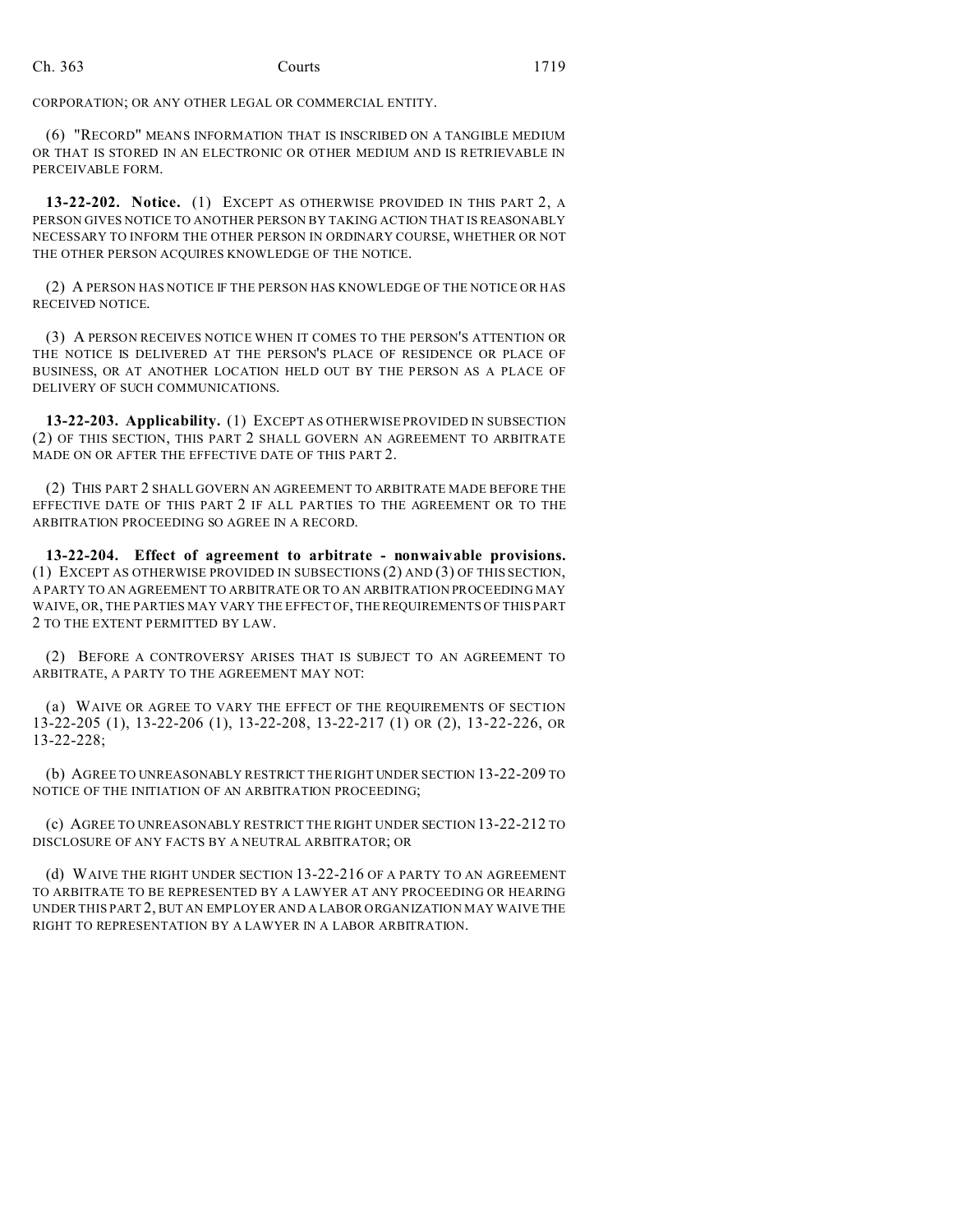(3) (a) EXCEPT AS OTHERWISE PROVIDED IN PARAGRAPH (b) OF THIS SUBSECTION (3), A PARTY TO AN AGREEMENT TO ARBITRATE OR ARBITRATION PROCEEDING MAY NOT WAIVE, OR THE PARTIES MAY NOT VARY THE EFFECT OF, THE REQUIREMENTS OF THIS SECTION OR SECTION 13-22-203 (1), 13-22-207, 13-22-214, 13-22-218, 13-22-220 (4) OR (5), 13-22-222, 13-22-223, 13-22-224, 13-22-225 (1) OR (2), OR 13-22-229.

(b) IF THE PARTIES TO AN AGREEMENT TO ARBITRATE OR TO AN ARBITRATION PROCEEDING ARE A GOVERNMENT, GOVERNMENTAL SUBDIVISION, GOVERNMENTAL AGENCY, GOVERNMENTAL INSTRUMENTALITY, PUBLIC CORPORATION, OR ANY COMMERCIAL ENTITY, THE PARTIES MAY WAIVE THE REQUIREMENTS OF SECTION 13-22-223 EXCEPT IF THE AWARD WAS PROCURED BY CORRUPTION OR FRAUD.

**13-22-205. Application for judicial relief.** (1) EXCEPT AS OTHERWISE PROVIDED IN SECTION 13-22-228, AN APPLICATION FOR JUDICIAL RELIEF UNDER THIS PART 2 MUST BE MADE BY MOTION TO THE COURT AND HEARD IN THE MANNER PROVIDED BY LAW OR COURT RULE FOR MAKING AND HEARING MOTIONS.

(2) UNLESS A CIVIL ACTION INVOLVING THE AGREEMENT TO ARBITRATEIS PENDING, NOTICE OF AN INITIAL MOTION TO THE COURT UNDER THIS PART 2 MUST BE SERVED IN THE MANNER PROVIDED BY LAW FOR THE SERVICE OF A SUMMONS IN A CIVIL ACTION. OTHERWISE, NOTICE OF THE MOTION MUST BE GIVEN IN THE MANNER PROVIDED BY LAW OR COURT RULE FOR SERVING MOTIONS IN PENDING CASES.

**13-22-206. Validity of agreement to arbitrate.** (1) AN AGREEMENT CONTAINED IN A RECORD TO SUBMIT TO ARBITRATION ANY EXISTING OR SUBSEQUENT CONTROVERSY ARISING BETWEEN THE PARTIES TO THE AGREEMENT IS VALID, ENFORCEABLE, AND IRREVOCABLE EXCEPT ON A GROUND THAT EXISTS AT LAW OR IN EQUITY FOR THE REVOCATION OF A CONTRACT.

(2) THE COURT SHALL DECIDE WHETHER AN AGREEMENT TO ARBITRATE EXISTS OR A CONTROVERSY IS SUBJECT TO AN AGREEMENT TO ARBITRATE.

(3) AN ARBITRATOR SHALL DECIDE WHETHER A CONDITION PRECEDENT TO ARBITRABILITY HAS BEEN FULFILLED AND WHETHER A CONTRACT CONTAINING A VALID AGREEMENT TO ARBITRATE IS ENFORCEABLE.

(4) IF A PARTY TO A JUDICIAL PROCEEDING CHALLENGES THE EXISTENCE OF, OR CLAIMS THAT A CONTROVERSY IS NOT SUBJECT TO, AN AGREEMENT TO ARBITRATE, THE ARBITRATION PROCEEDING MAY CONTINUE PENDING FINAL RESOLUTION OF THE ISSUE BY THE COURT, UNLESS THE COURT OTHERWISE ORDERS.

**13-22-207. Motion to compel or stay arbitration.** (1) ON THE MOTION OF A PERSON SHOWING AN AGREEMENT TO ARBITRATE AND ALLEGING ANOTHER PERSON'S REFUSAL TO ARBITRATE PURSUANT TO THE AGREEMENT:

(a) IF THE REFUSING PARTY DOES NOT APPEAR OR DOES NOT OPPOSE THE MOTION, THE COURT SHALL ORDER THE PARTIES TO ARBITRATE; AND

(b) IF THE REFUSING PARTY OPPOSES THE MOTION, THE COURT SHALL PROCEED SUMMARILY TO DECIDE THE ISSUE AND ORDER THE PARTIES TO ARBITRATE UNLESS IT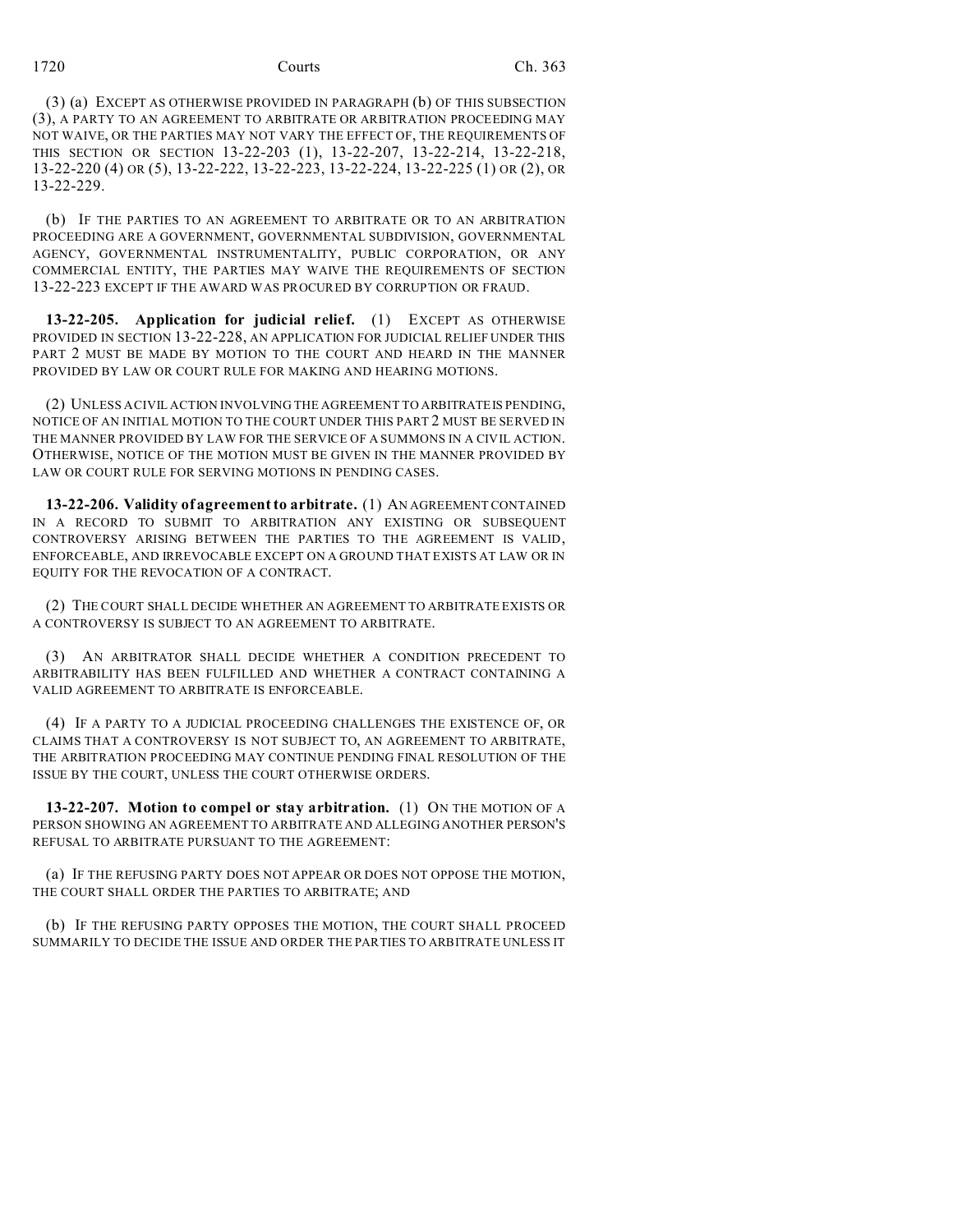FINDS THAT THERE IS NO ENFORCEABLE AGREEMENT TO ARBITRATE.

(2) ON THE MOTION OF A PERSON ALLEGING THAT AN ARBITRATION PROCEEDING HAS BEEN INITIATED OR THREATENED BUT THAT THERE IS NOT AN AGREEMENT TO ARBITRATE, THE COURT SHALL PROCEED SUMMARILY TO DECIDE THE ISSUE. IF THE COURT FINDS THAT THERE IS AN ENFORCEABLE AGREEMENT TO ARBITRATE, IT SHALL ORDER THE PARTIES TO ARBITRATE.

(3) IF THE COURT FINDS THAT THERE IS NO ENFORCEABLE AGREEMENT, IT MAY NOT INVOKE THE PROVISIONS OF SUBSECTION (1) OR (2) OF THIS SECTION TO ORDER THE PARTIES TO ARBITRATE.

(4) THE COURT MAY NOT REFUSE TO ORDER ARBITRATION BECAUSE THE CLAIM SUBJECT TO ARBITRATION LACKS MERIT OR BECAUSE ONE OR MORE GROUNDS FOR THE CLAIM HAVE NOT BEEN ESTABLISHED.

(5) IF A PROCEEDING INVOLVING A CLAIM REFERABLE TO ARBITRATION UNDER AN ALLEGED AGREEMENT TO ARBITRATE IS PENDING IN COURT, A MOTION MADE UNDER THIS SECTION SHALL BE FILED WITH THAT COURT. OTHERWISE, A MOTION MADE UNDER THIS SECTION MAY BE FILED IN ANY COURT PURSUANT TO SECTION 13-22-227.

(6) IF A PARTY FILES A MOTION WITH THE COURT TO ORDER ARBITRATION, THE COURT ON JUST TERMS SHALL STAY ANY JUDICIAL PROCEEDING THAT INVOLVES A CLAIM ALLEGED TO BE SUBJECT TO THE ARBITRATION UNTIL THE ORDERING COURT RENDERS A FINAL DECISION UNDER THIS SECTION.

(7) IF THE COURT ORDERS ARBITRATION, THE COURT ON JUST TERMS SHALL STAY ANY JUDICIAL PROCEEDING THAT INVOLVES A CLAIM SUBJECT TO THE ARBITRATION. IF A CLAIM SUBJECT TO THE ARBITRATION IS SEVERABLE, THE COURT MAY LIMIT THE STAY TO THAT CLAIM.

**13-22-208. Provisional remedies.** (1) BEFORE AN ARBITRATOR IS APPOINTED AND IS AUTHORIZED AND ABLE TO ACT, THE COURT, UPON MOTION OF A PARTY TO AN ARBITRATION PROCEEDING AND FOR GOOD CAUSE SHOWN, MAY ENTER AN ORDER FOR PROVISIONAL REMEDIES TO PROTECT THE EFFECTIVENESS OF THE ARBITRATION PROCEEDING TO THE SAME EXTENT AND UNDER THE SAME CONDITIONS AS IF THE CONTROVERSY WERE THE SUBJECT OF A CIVIL ACTION.

(2) AFTER AN ARBITRATOR IS APPOINTED AND IS AUTHORIZED AND ABLE TO ACT:

(a) THE ARBITRATOR MAY ISSUE SUCH ORDERS FOR PROVISIONAL REMEDIES, INCLUDING INTERIM AWARDS, AS THE ARBITRATOR FINDS NECESSARY TO PROTECT THE EFFECTIVENESS OF THE ARBITRATION PROCEEDING AND TO PROMOTE THE FAIR AND EXPEDITIOUS RESOLUTION OF THE CONTROVERSY, TO THE SAME EXTENT AND UNDER THE SAME CONDITIONS AS IF THE CONTROVERSY WERE THE SUBJECT OF A CIVIL ACTION; AND

(b) A PARTY TO AN ARBITRATION PROCEEDING MAY REQUEST THE COURT TO ISSUE AN ORDER FOR A PROVISIONAL REMEDY ONLY IF THE MATTER IS URGENT AND THE ARBITRATOR IS NOT ABLE TO ACT TIMELY OR THE ARBITRATOR CANNOT PROVIDE AN ADEQUATE REMEDY.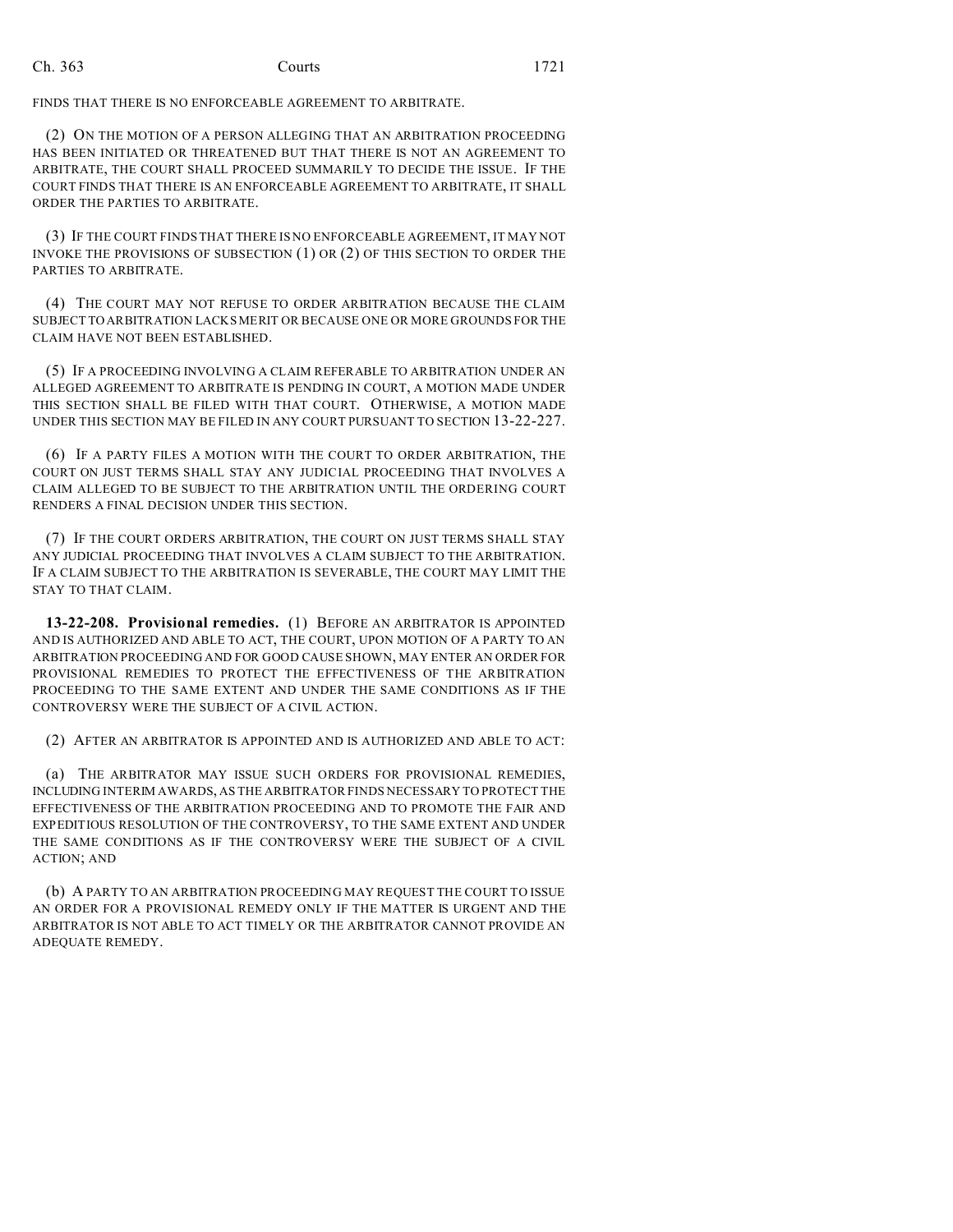(3) A PARTY DOES NOT WAIVE A RIGHT OF ARBITRATION BY MAKING A MOTION UNDER SUBSECTION (1) OR (2) OF THIS SECTION.

**13-22-209. Initiation of arbitration.** (1) A PERSON MAY INITIATE AN ARBITRATION PROCEEDING BY GIVING NOTICE IN A RECORD TO THE OTHER PARTIES TO THE AGREEMENT TO ARBITRATE IN THE AGREED MANNER BETWEEN THE PARTIES OR, IN THE ABSENCE OF AN AGREEMENT, BY CERTIFIED OR REGISTERED MAIL, RETURN RECEIPT REQUESTED AND OBTAINED, OR BY SERVICE AS AUTHORIZED BY LAW FOR THE COMMENCEMENT OF A CIVIL ACTION. THE NOTICE SHALL DESCRIBE THE NATURE OF THE CONTROVERSY AND THE REMEDY SOUGHT.

(2) UNLESS A PERSON OBJECTS TO THE LACK OF NOTICE OR THE INSUFFICIENCY OF NOTICE UNDER SECTION 13-22-215 (3) NOT LATER THAN THE BEGINNING OF THE ARBITRATION HEARING, A PERSON WHO APPEARS AT THE ARBITRATION HEARING WAIVES ANY OBJECTION TO THE LACK OF NOTICE OR INSUFFICIENCY OF NOTICE.

**13-22-210. Consolidation of separate arbitration proceedings.** (1) EXCEPT AS OTHERWISE PROVIDED IN SUBSECTION (3) OF THIS SECTION, UPON THE MOTION OF A PARTY TO AN AGREEMENT TO ARBITRATE OR TO AN ARBITRATION PROCEEDING, THE COURT MAY ORDER CONSOLIDATION OF SEPARATE ARBITRATION PROCEEDINGS AS TO ALL OR SOME OF THE CLAIMS IF ALL PARTIES IN THE ARBITRATION PROCEEDINGS CONSENT AND:

(a) THERE ARE SEPARATE AGREEMENTS TO ARBITRATE OR SEPARATE ARBITRATION PROCEEDINGS BETWEEN OR AMONG THE SAME PERSONS OR ONE OF THE PERSONS IS A PARTY TO A SEPARATE AGREEMENT TO ARBITRATE OR A SEPARATE ARBITRATION PROCEEDING WITH A THIRD PERSON;

(b) THE CLAIMS SUBJECT TO THE AGREEMENTS TO ARBITRATE ARISE IN SUBSTANTIAL PART FROM THE SAME TRANSACTION OR SERIES OF RELATED TRANSACTIONS;

(c) THE EXISTENCE OF A COMMON ISSUE OF LAW OR FACT CREATES THE POSSIBILITY OF CONFLICTING DECISIONS IN THE SEPARATE ARBITRATION PROCEEDINGS; AND

(d) PREJUDICE RESULTING FROM A FAILURE TO CONSOLIDATE IS NOT OUTWEIGHED BY THE RISK OF UNDUE DELAY OR PREJUDICE TO THE RIGHTS OF OR HARDSHIP TO PARTIES OPPOSING CONSOLIDATION.

(2) THE COURT MAY ORDER CONSOLIDATION OF SEPARATE ARBITRATION PROCEEDINGS AS TO SOME CLAIMS AND ALLOW OTHER CLAIMS TO BE RESOLVED IN SEPARATE ARBITRATION PROCEEDINGS.

(3) THE COURT MAY NOT ORDER CONSOLIDATION OF THE CLAIMS OF A PARTY TO AN AGREEMENT TO ARBITRATE IF THE AGREEMENT PROHIBITS CONSOLIDATION.

**13-22-211. Appointment of arbitrator - service as a neutral arbitrator.** (1) IF THE PARTIES TO AN AGREEMENT TO ARBITRATE AGREE ON A METHOD FOR APPOINTING AN ARBITRATOR, THE METHOD SHALL BE FOLLOWED UNLESS THE METHOD FAILS. IF THE PARTIES HAVE NOT AGREED ON A METHOD, OR THE AGREED METHOD FAILS, OR AN APPOINTED ARBITRATOR FAILS TO ACT OR IS UNABLE TO ACT AND A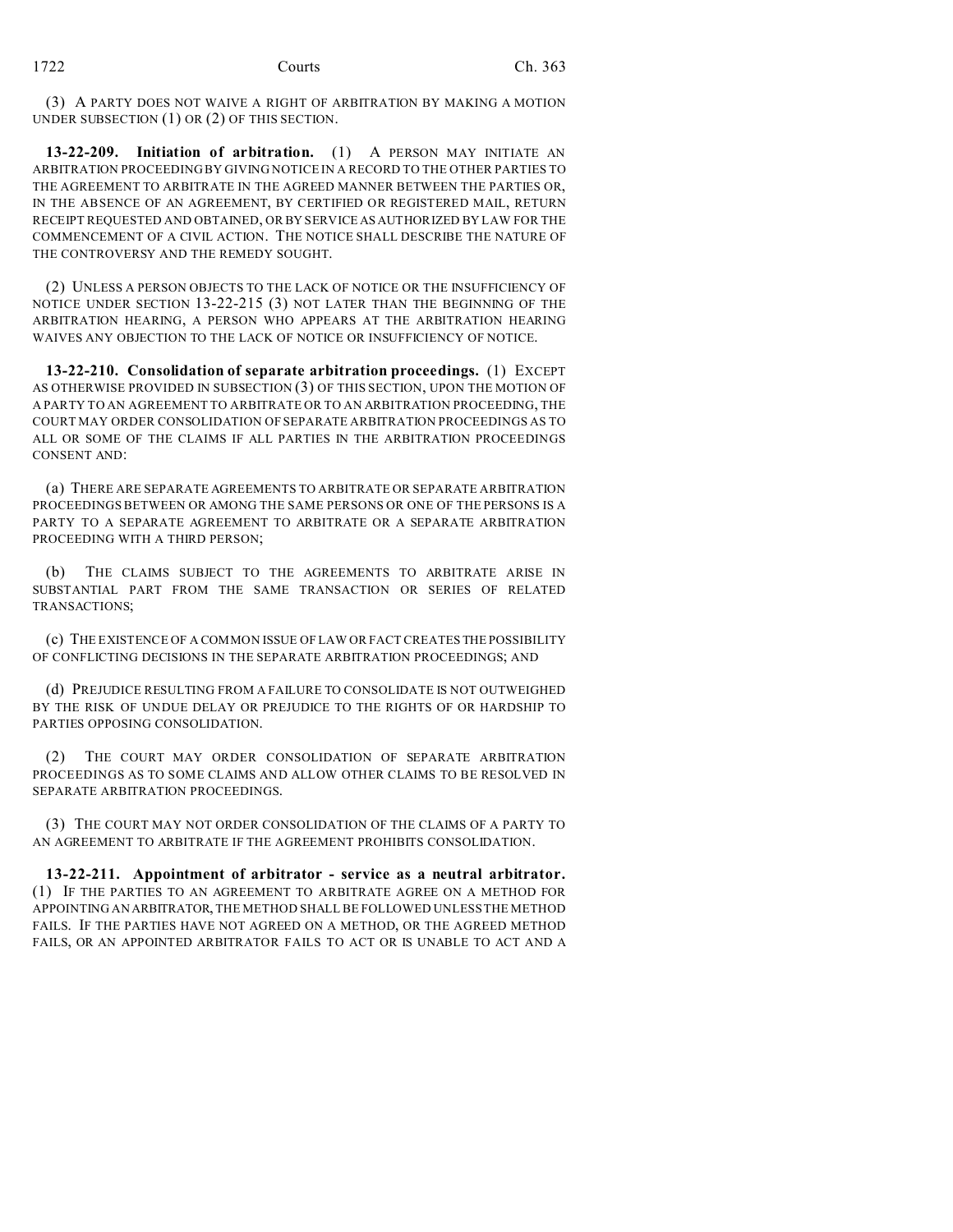SUCCESSOR HAS NOT BEEN APPOINTED, THE COURT, ON THE MOTION OF A PARTY TO THE ARBITRATION PROCEEDING, SHALL APPOINT THE ARBITRATOR. AN ARBITRATOR APPOINTED PURSUANT TO THIS SUBSECTION (1) SHALL HAVE ALL THE POWERS OF AN ARBITRATOR DESIGNATED IN AN AGREEMENT TO ARBITRATE OR APPOINTED PURSUANT TO AN AGREED METHOD.

(2) AN INDIVIDUAL WHO HAS A KNOWN, DIRECT, AND MATERIAL INTEREST IN THE OUTCOME OF THE ARBITRATION PROCEEDING OR A KNOWN, EXISTING, AND SUBSTANTIAL RELATIONSHIP WITH A PARTY MAY NOT SERVE AS AN ARBITRATOR IF THE AGREEMENT REQUIRES THE ARBITRATOR TO BE NEUTRAL.

**13-22-212. Disclosure by arbitrator.** (1) BEFORE ACCEPTING AN APPOINTMENT, AN INDIVIDUAL WHO IS REQUESTED TO SERVE AS AN ARBITRATOR, AFTER MAKING A REASONABLE INQUIRY, SHALL DISCLOSE TO ALL PARTIES TO THE AGREEMENT TO ARBITRATE AND ARBITRATION PROCEEDING AND TO ANY OTHER ARBITRATORS ANY KNOWN FACTS THAT A REASONABLE PERSON WOULD CONSIDER LIKELY TO AFFECT THE IMPARTIALITY OF THE ARBITRATOR IN THE ARBITRATION PROCEEDING, INCLUDING:

(a) A FINANCIAL OR PERSONAL INTEREST IN THE OUTCOME OF THE ARBITRATION PROCEEDING; AND

(b) A CURRENT OR PREVIOUS RELATIONSHIP WITH ANY OF THE PARTIES TO THE AGREEMENT TO ARBITRATE OR THE ARBITRATION PROCEEDING, THEIR COUNSEL OR REPRESENTATIVES, A WITNESS, OR ANOTHER ARBITRATOR.

(2) AN ARBITRATOR SHALL HAVE A CONTINUING OBLIGATION TO DISCLOSE TO ALL PARTIES TO THE AGREEMENT TO ARBITRATE AND TO THE ARBITRATION PROCEEDING AND TO ANY OTHER ARBITRATORS ANY FACTS THAT THE ARBITRATOR LEARNS AFTER ACCEPTING APPOINTMENT THAT A REASONABLE PERSON WOULD CONSIDER LIKELY TO AFFECT THE IMPARTIALITY OF THE ARBITRATOR.

(3) IF AN ARBITRATOR DISCLOSES A FACT REQUIRED TO BE DISCLOSED BY SUBSECTION (1) OR (2) OF THIS SECTION AND A PARTY TIMELY OBJECTS TO THE APPOINTMENT OR CONTINUED SERVICE OF THE ARBITRATOR BASED UPON THE FACT DISCLOSED, THE OBJECTION MAY BE A GROUND UNDER SECTION 13-22-223 (1) (b) FOR VACATING AN AWARD MADE BY AN ARBITRATOR.

(4) IF THE ARBITRATOR DOES NOT DISCLOSE A FACT AS REQUIRED BY SUBSECTION (1) OR (2) OF THIS SECTION, UPON TIMELY OBJECTION BY A PARTY, THE COURT MAY VACATE AN AWARD UNDER SECTION 13-22-223 (1) (b).

(5) AN ARBITRATOR APPOINTED AS A NEUTRAL ARBITRATOR WHO DOES NOT DISCLOSE A KNOWN, DIRECT, AND MATERIAL INTEREST IN THE OUTCOME OF THE ARBITRATION PROCEEDING OR A KNOWN, EXISTING, AND SUBSTANTIAL RELATIONSHIP WITH A PARTY SHALL BE PRESUMED TO ACT WITH EVIDENT PARTIALITY UNDER SECTION 13-22-223 (1) (b).

(6) IF THE PARTIES TO AN ARBITRATION PROCEEDING AGREE TO THE PROCEDURES OF AN ARBITRATIONORGANIZATION OR ANY OTHER PROCEDURES FOR CHALLENGES TO ARBITRATORS BEFORE AN AWARD IS MADE, SUBSTANTIAL COMPLIANCE WITH THOSE PROCEDURES IS A CONDITION PRECEDENT TO A MOTION TO VACATE AN AWARD ON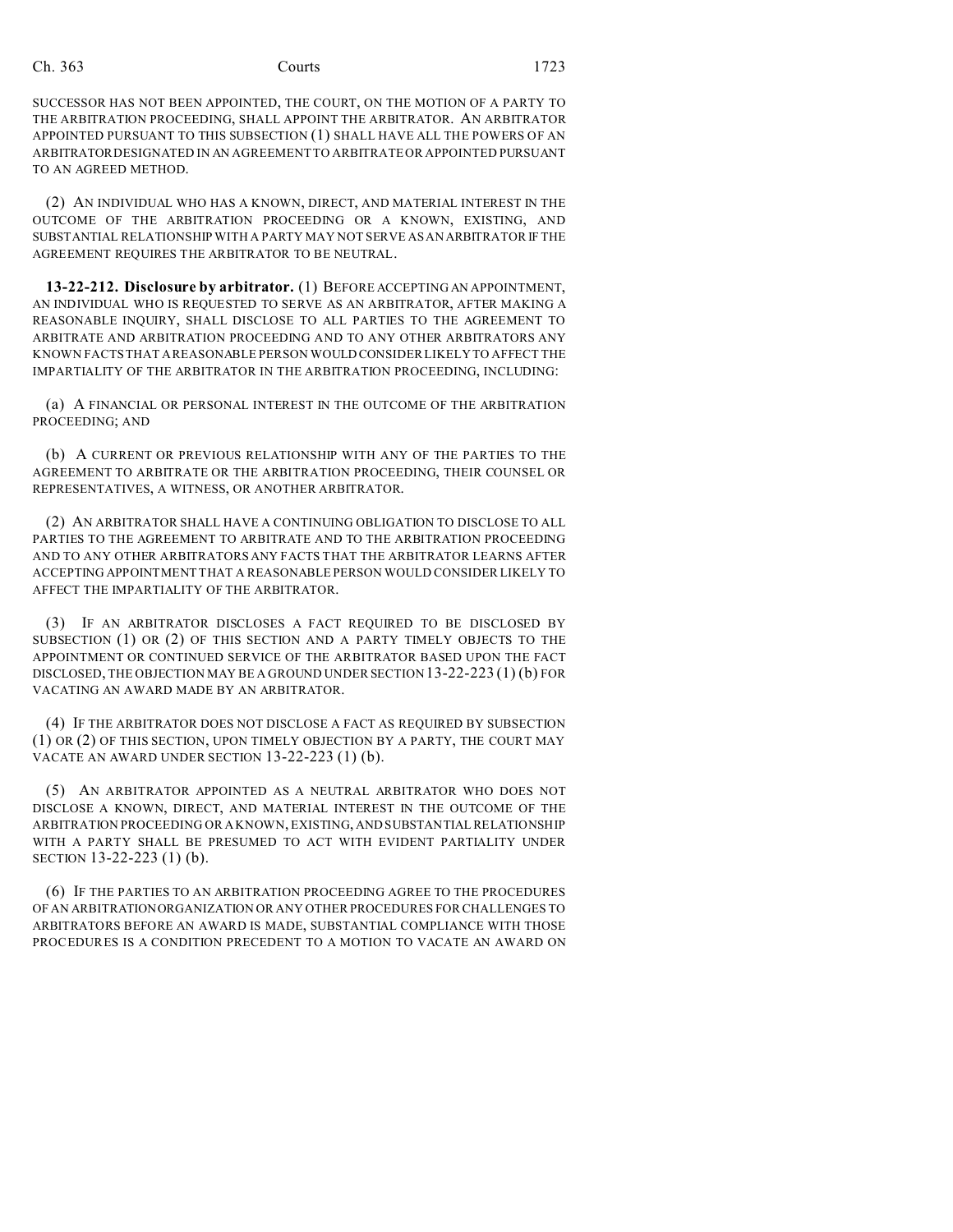THAT GROUND UNDER SECTION 13-22-223 (1) (b).

**13-22-213. Action by majority.** IF THERE IS MORE THAN ONE ARBITRATOR, THE POWERS OF AN ARBITRATOR SHALL BE EXERCISED BY A MAJORITY OF THE ARBITRATORS, EXCEPT THAT ALL OF THE ARBITRATORS SHALL CONDUCT THE HEARING UNDER THE PROVISIONS OF SECTION 13-22-215 (3).

**13-22-214. Immunity of arbitrator - competency to testify - attorney fees and costs.** (1) AN ARBITRATOR OR AN ARBITRATION ORGANIZATION ACTING IN THE CAPACITY OF AN ARBITRATOR IS IMMUNE FROM CIVIL LIABILITY TO THE SAME EXTENT AS A JUDGE OF A COURT OF THIS STATE ACTING IN A JUDICIAL CAPACITY.

(2) THE IMMUNITY AFFORDED BY THIS SECTION IS IN ADDITION TO, AND NOT IN LIEU OF, OR IN DEROGATION OF, IMMUNITY CONFERRED UNDER ANY OTHER PROVISION OF LAW.

(3) THE FAILURE OF AN ARBITRATOR TO MAKE A DISCLOSURE REQUIRED BY SECTION 13-22-212 SHALL NOT CAUSE ANY LOSS OF IMMUNITY THAT IS GRANTED UNDER THIS SECTION.

(4) (a) IN A JUDICIAL PROCEEDING, ADMINISTRATIVE PROCEEDING, OR OTHER SIMILAR PROCEEDING, AN ARBITRATOR OR REPRESENTATIVE OF AN ARBITRATION ORGANIZATION SHALL NOT BE COMPETENT TO TESTIFY AND MAY NOT BE REQUIRED TO PRODUCE RECORDS AS TO ANY STATEMENT, CONDUCT, DECISION, OR RULING THAT OCCURRED DURING THE ARBITRATION PROCEEDING, TO THE SAME EXTENT AS A JUDGE OF A COURT OF THIS STATE ACTING IN A JUDICIAL CAPACITY.

(b) THIS SUBSECTION (4) SHALL NOT APPLY:

(I) TO THE EXTENT NECESSARY TO DETERMINE THE CLAIM OF AN ARBITRATOR, ARBITRATION ORGANIZATION, OR REPRESENTATIVE OF THE ARBITRATION ORGANIZATION AGAINST A PARTY TO THE ARBITRATION PROCEEDING; OR

(II) TO A HEARING ON A MOTION TO VACATE AN AWARD UNDER SECTION 13-22-223 (1) (a) OR (1) (b) IF THE MOVANT MAKES A PRIMA FACIE SHOWING THAT A GROUND FOR VACATING THE AWARD EXISTS.

(5) IF A PERSON COMMENCES A CIVIL ACTION AGAINST AN ARBITRATOR, ARBITRATION ORGANIZATION, OR REPRESENTATIVE OF AN ARBITRATION ORGANIZATION ARISING FROM THE SERVICES OF THE ARBITRATOR, ORGANIZATION, OR REPRESENTATIVE, OR IF A PERSON SEEKS TO COMPEL AN ARBITRATOR OR A REPRESENTATIVE OF AN ARBITRATION ORGANIZATION TO TESTIFY OR PRODUCE RECORDS IN VIOLATION OF SUBSECTION (4) OF THIS SECTION, AND THE COURT DECIDES THAT THE ARBITRATOR, ARBITRATION ORGANIZATION, OR REPRESENTATIVE OF AN ARBITRATION ORGANIZATION IS IMMUNE FROM CIVIL LIABILITY OR THAT THE ARBITRATOR OR REPRESENTATIVE OF THE ORGANIZATION IS NOT COMPETENT TO TESTIFY, THE COURT SHALL AWARD TO THE ARBITRATOR, ORGANIZATION, OR REPRESENTATIVE REASONABLE ATTORNEY FEES AND REASONABLE EXPENSES OF LITIGATION.

**13-22-215. Arbitration process.** (1) AN ARBITRATOR MAY CONDUCT AN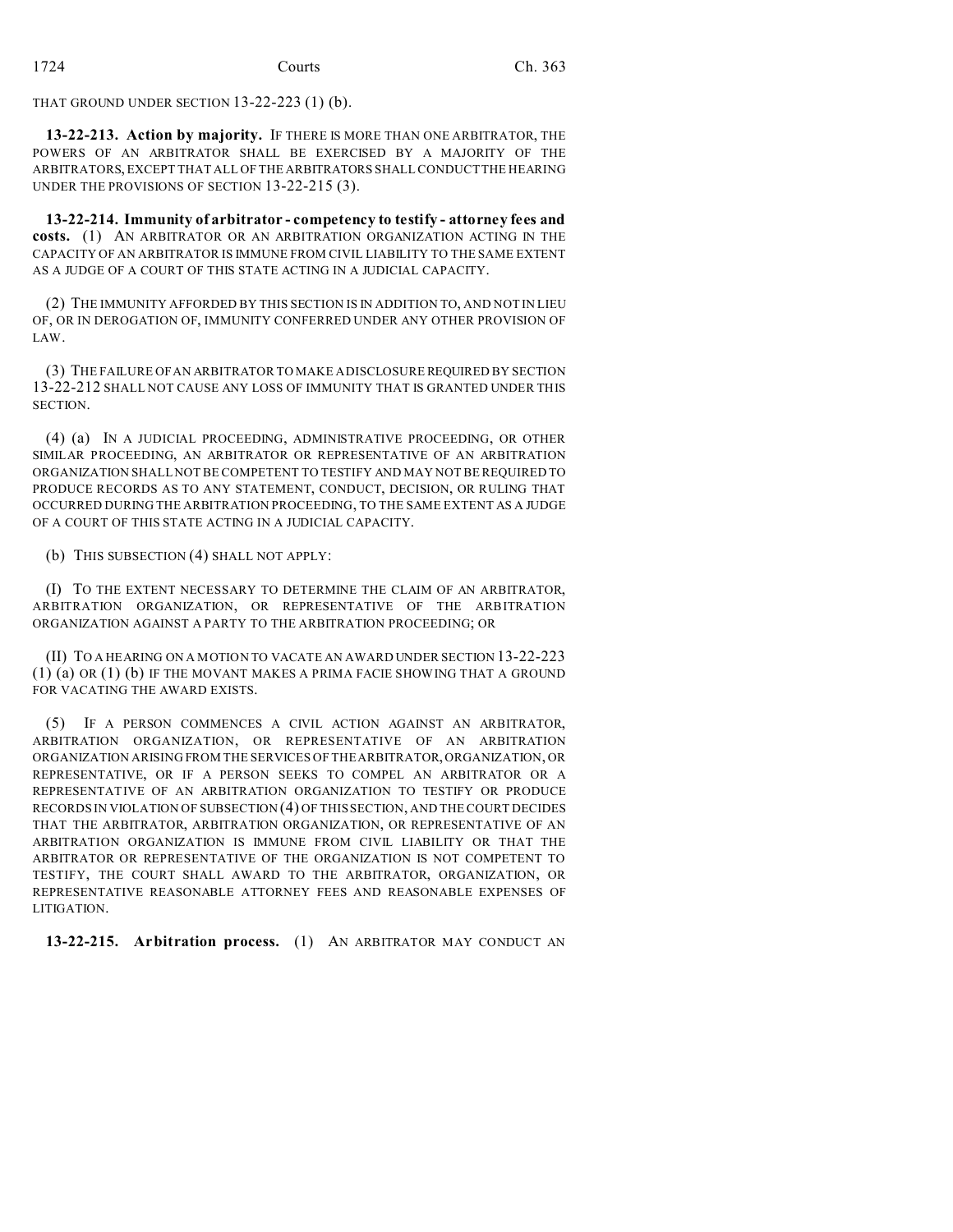ARBITRATION IN A MANNER THAT THE ARBITRATOR CONSIDERS APPROPRIATE FOR A FAIR AND EXPEDITIOUS DISPOSITION OF THE PROCEEDING. THE AUTHORITY CONFERRED UPON THE ARBITRATOR BY THIS PART 2 SHALL INCLUDE, BUT NOT BE LIMITED TO, THE POWER TO HOLD CONFERENCES WITH THE PARTIES TO THE ARBITRATION PROCEEDING BEFORE THE HEARING AND THE POWER TO DETERMINE THE ADMISSIBILITY, RELEVANCE, MATERIALITY, AND WEIGHT OF ANY EVIDENCE.

(2) AN ARBITRATOR MAY DECIDE A REQUEST FOR SUMMARY DISPOSITION OF A CLAIM OR PARTICULAR ISSUE:

(a) IF ALL INTERESTED PARTIES AGREE; OR

(b) UPON REQUEST OF ONE OR MORE PARTIES TO THE ARBITRATION PROCEEDING IF THAT PARTY GIVES NOTICE TO ALL OTHER PARTIES TO THE PROCEEDING AND THE OTHER PARTIES HAVE A REASONABLE OPPORTUNITY TO RESPOND.

(3) IF AN ARBITRATOR ORDERS A HEARING, THE ARBITRATOR SHALL SET A TIME AND PLACE AND GIVE NOTICE OF THE HEARING NOT LESS THAN FIVE DAYS BEFORE THE HEARING BEGINS. UNLESS A PARTY TO THE ARBITRATION PROCEEDING MAKES AN OBJECTION TO LACK OR INSUFFICIENCY OF NOTICE NOT LATER THAN THE BEGINNING OF THE HEARING, THE PARTY'S APPEARANCE AT THE HEARING SHALL WAIVE THE OBJECTION. UPON THE REQUEST OF A PARTY TO THE ARBITRATION PROCEEDING AND FOR GOOD CAUSE SHOWN, OR UPON THE ARBITRATOR'S OWN INITIATIVE, THE ARBITRATOR MAY ADJOURN THE HEARING FROM TIME TO TIME AS NECESSARY BUT MAY NOT POSTPONE THE HEARING TO A TIME LATER THAN THAT FIXED BY THE AGREEMENT TO ARBITRATE FOR MAKING THE AWARD UNLESS THE PARTIES TO THE ARBITRATION PROCEEDING CONSENT TO A LATER DATE. THE ARBITRATOR MAY HEAR AND DECIDE THE CONTROVERSY UPON THE EVIDENCE PRODUCED EVEN IF A PARTY WHO WAS DULY NOTIFIED OF THE ARBITRATION PROCEEDING DOES NOT APPEAR. THE COURT, ON MOTION, MAY DIRECT THE ARBITRATOR TO CONDUCT THE HEARING PROMPTLY AND RENDER A TIMELY DECISION.

(4) AT A HEARING UNDER SUBSECTION (3) OF THIS SECTION, A PARTY TO THE ARBITRATION PROCEEDING HAS A RIGHT TO BE HEARD, TO PRESENT EVIDENCE MATERIAL TO THE CONTROVERSY, AND TO CROSS-EXAMINE WITNESSES APPEARING AT THE HEARING.

(5) IF AN ARBITRATOR CEASES OR IS UNABLE TO ACT DURING THE ARBITRATION PROCEEDING, A REPLACEMENT ARBITRATOR SHALL BE APPOINTED IN ACCORDANCE WITH SECTION 13-22-211 TO CONTINUE THE PROCEEDING AND TO RESOLVE THE CONTROVERSY.

**13-22-216. Representation by attorney.** A PARTY TO AN ARBITRATION PROCEEDING MAY BE REPRESENTED BY AN ATTORNEY.

**13-22-217. Witnesses - subpoenas - depositions - discovery.** (1) AN ARBITRATOR MAY ISSUE A SUBPOENA FOR THE ATTENDANCE OF A WITNESS AND FOR THE PRODUCTION OF RECORDS AND OTHER EVIDENCE AT ANY HEARING AND MAY ADMINISTER OATHS. A SUBPOENA ISSUED UNDER THIS SECTION SHALL BE SERVED IN THE MANNER FOR SERVICE OF SUBPOENAS IN A CIVIL ACTION AND, UPON MOTION TO THE COURT BY A PARTY TO THE ARBITRATION PROCEEDING OR BY THE ARBITRATOR,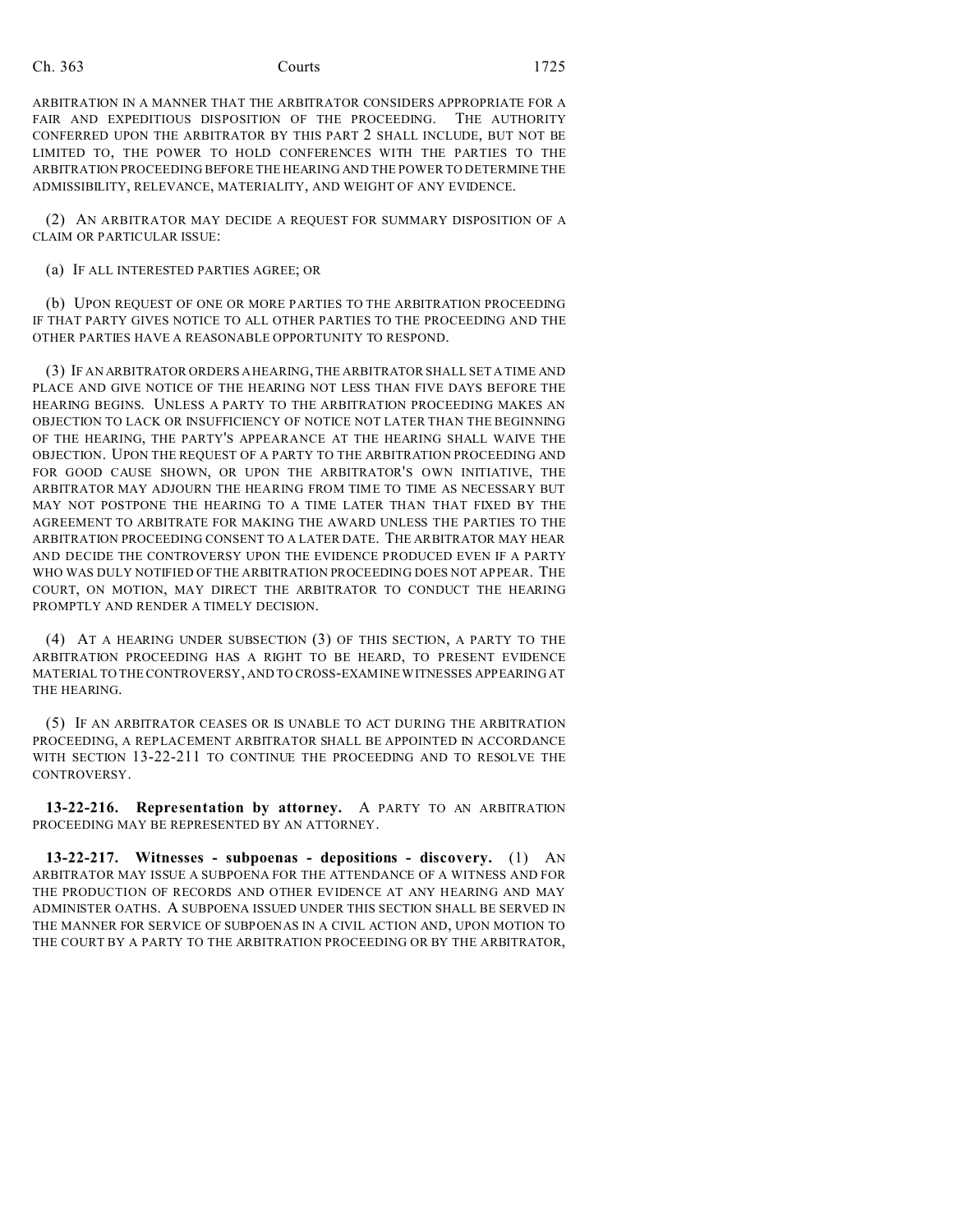ENFORCED IN THE MANNER FOR ENFORCEMENT OF SUBPOENAS IN A CIVIL ACTION.

(2) IN ORDER TO MAKE THE PROCEEDINGS FAIR, EXPEDITIOUS, AND COST EFFECTIVE, UPON THE REQUEST OF A PARTY OR A WITNESS IN AN ARBITRATION PROCEEDING, AN ARBITRATOR MAY PERMIT A DEPOSITION OF ANY WITNESS TO BE TAKEN FOR USE AS EVIDENCE AT THE HEARING, INCLUDING A WITNESS WHO CANNOT BE SUBPOENAED FOR A HEARING OR WHO IS UNABLE TO ATTEND A HEARING. THE ARBITRATOR SHALL DETERMINE THE CONDITIONS UNDER WHICH THE DEPOSITION IS TAKEN.

(3) AN ARBITRATOR MAY PERMIT SUCH DISCOVERY AS THE ARBITRATOR DECIDES IS APPROPRIATE IN THE CIRCUMSTANCES, TAKING INTO ACCOUNT THE NEEDS OF THE PARTIES TO THE ARBITRATION PROCEEDING AND OTHER AFFECTED PERSONS AND THE DESIRABILITY OF MAKING THE PROCEEDING FAIR, EXPEDITIOUS, AND COST EFFECTIVE.

(4) IF AN ARBITRATOR PERMITS DISCOVERY UNDER SUBSECTION (3) OF THIS SECTION, THE ARBITRATOR MAY ORDER A PARTY TO THE ARBITRATION PROCEEDING TO COMPLY WITH THE ARBITRATOR'S DISCOVERY-RELATEDORDERS,ISSUE SUBPOENAS FOR THE ATTENDANCE OF A WITNESS AND FOR THE PRODUCTION OF RECORDS AND OTHER EVIDENCE AT A DISCOVERY PROCEEDING, AND TAKE ACTION AGAINST A NON-COMPLYING PARTY TO THE EXTENT A COURT COULD TAKE SUCH ACTION IF THE CONTROVERSY WERE THE SUBJECT OF A CIVIL ACTION; EXCEPT THAT THE ARBITRATOR SHALL NOT HAVE THE POWER OF CONTEMPT.

(5) AN ARBITRATOR MAY ISSUE A PROTECTIVE ORDER TO PREVENT THE DISCLOSURE OF PRIVILEGED INFORMATION, CONFIDENTIAL INFORMATION, TRADE SECRETS, AND OTHER INFORMATION PROTECTED FROM DISCLOSURE TO THE EXTENT A COURT COULD IF THE CONTROVERSY WERE THE SUBJECT OF A CIVIL ACTION.

(6) ALL PROVISIONS OF LAW THAT COMPEL A PERSON UNDER SUBPOENA TO TESTIFY AND ALL FEES FOR ATTENDING A JUDICIAL PROCEEDING, A DEPOSITION, OR A DISCOVERY PROCEEDING AS A WITNESS SHALL APPLY TO AN ARBITRATION PROCEEDING IN THE SAME MANNER AS IF THE CONTROVERSY WERE THE SUBJECT OF A CIVIL ACTION.

(7) THE COURT MAY ENFORCE A SUBPOENA OR DISCOVERY-RELATED ORDER FOR THE ATTENDANCE OF A WITNESS WITHIN THIS STATE AND FOR THE PRODUCTION OF RECORDS AND OTHER EVIDENCE ISSUED BY AN ARBITRATOR IN CONNECTION WITH AN ARBITRATION PROCEEDING IN ANOTHER STATE UPONCONDITIONSDETERMINED BY THE COURT SO AS TO MAKE THE ARBITRATION PROCEEDING FAIR, EXPEDITIOUS, AND COST EFFECTIVE. A SUBPOENA OR DISCOVERY-RELATED ORDER ISSUED BY AN ARBITRATOR IN ANOTHER STATE SHALL BE SERVED IN THE MANNER PROVIDED BY LAW FOR SERVICE OF SUBPOENAS IN A CIVIL ACTION AND, UPON MOTION TO THE COURT BY A PARTY TO THE ARBITRATION PROCEEDING OR THE ARBITRATOR, ENFORCED IN THE MANNER PROVIDED BY LAW FOR ENFORCEMENT OF SUBPOENAS IN A CIVIL ACTION.

**13-22-218. Judicial enforcement of pre-award ruling by arbitrator.** IF AN ARBITRATOR MAKES A PRE-AWARD RULING IN FAVOR OF A PARTY TO THE ARBITRATION PROCEEDING, THE PARTY MAY REQUEST THE ARBITRATOR TO INCORPORATE THE RULING INTO AN AWARD UNDER SECTION 13-22-219. A PREVAILING PARTY MAY MAKE A MOTION TO THE COURT FOR AN EXPEDITED ORDER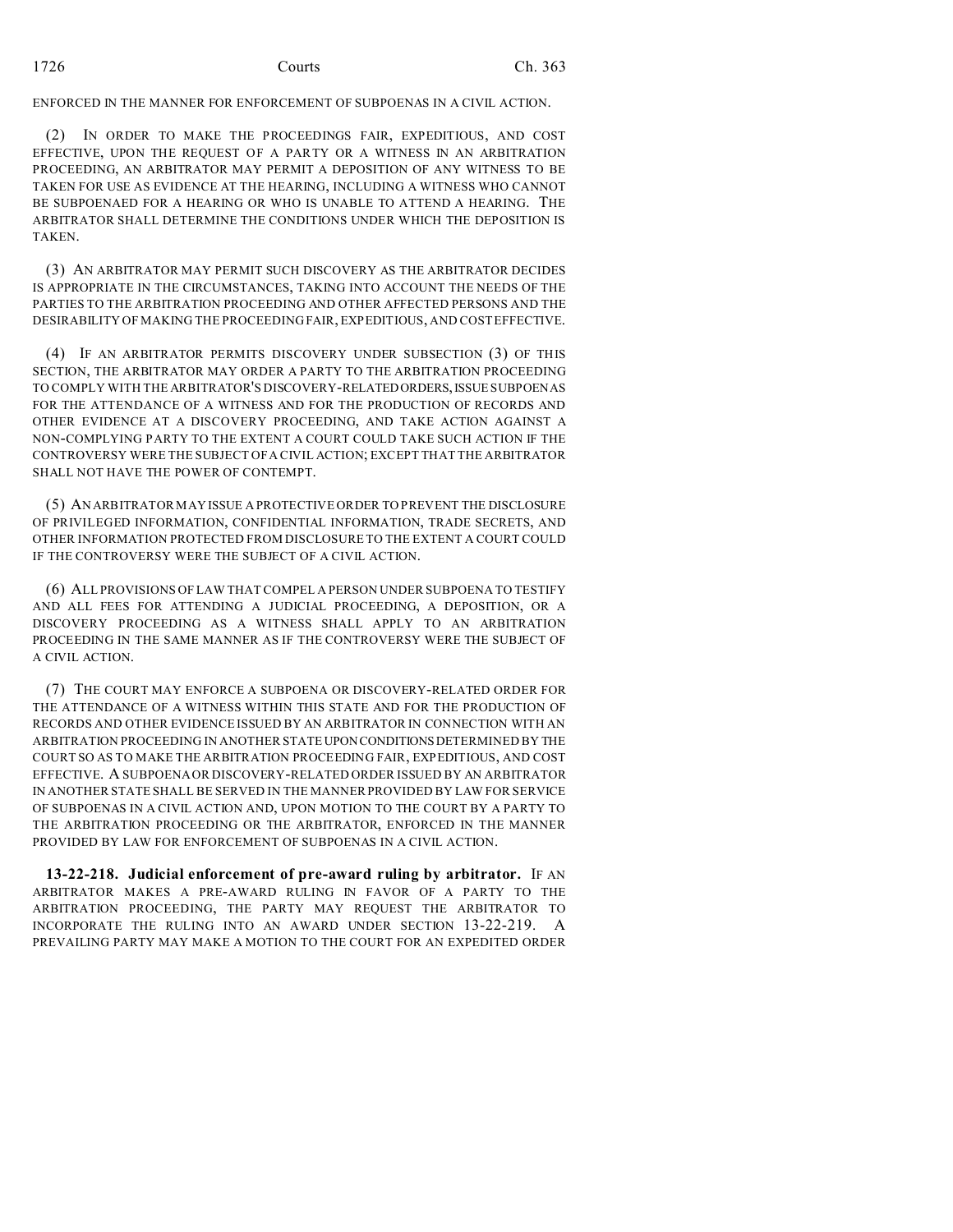TO CONFIRM THE AWARD UNDER SECTION 13-22-222, IN WHICH CASE THE COURT SHALL SUMMARILY DECIDE THE MOTION. THE COURT SHALL ISSUE AN ORDER TO CONFIRM THE AWARD UNLESS THE COURT VACATES, MODIFIES, OR CORRECTS THE AWARD UNDER SECTION 13-22-223 OR 13-22-224.

**13-22-219. Award.** (1) AN ARBITRATOR SHALL MAKE A RECORD OF AN AWARD. THE RECORD SHALL BE SIGNED OR OTHERWISE AUTHENTICATED BY AN ARBITRATOR WHO CONCURS WITH THE AWARD. THE ARBITRATOR OR THE ARBITRATION ORGANIZATION SHALL GIVE NOTICE OF THE AWARD, INCLUDING A COPY OF THE AWARD, TO EACH PARTY TO THE ARBITRATION PROCEEDING.

(2) AN AWARD MUST BE MADE WITHIN THE TIME SPECIFIED BY THE AGREEMENT TO ARBITRATE OR, IF NOT SPECIFIED THEREIN, WITHIN THE TIME ORDERED BY THE COURT. THE COURT MAY EXTEND THE TIME OR THE PARTIES TO THE ARBITRATION PROCEEDING MAY AGREE IN A RECORD TO EXTEND THE TIME. THE COURT OR THE PARTIES MAY DO SO WITHIN OR AFTER THE TIME SPECIFIED OR ORDERED. A PARTY SHALL BE DEEMED TO HAVE WAIVED ANY OBJECTION THAT AN AWARD WAS NOT TIMELY MADE UNLESS THE PARTY GIVES NOTICE OF THE OBJECTION TO THE ARBITRATOR BEFORE RECEIVING NOTICE OF THE AWARD.

**13-22-220. Change of award by arbitrator.** (1) ON MOTION TO AN ARBITRATOR BY A PARTY TO AN ARBITRATION PROCEEDING, THE ARBITRATOR MAY MODIFY OR CORRECT AN AWARD:

(a) UPON A GROUND STATED IN SECTION  $13-22-224$  (1) (a) OR (1) (c);

(b) IF THE ARBITRATOR HAS NOT MADE A FINAL AND DEFINITE AWARD UPON A CLAIM SUBMITTED BY THE PARTIES TO THE ARBITRATION PROCEEDING; OR

(c) TO CLARIFY THE AWARD.

(2) A MOTION MADE UNDER SUBSECTION (1) OF THIS SECTION SHALL BE MADE AND NOTICE SHALL BE GIVEN TO ALL PARTIES WITHIN TWENTY DAYS AFTER THE MOVANT RECEIVES NOTICE OF THE AWARD.

(3) A PARTY TO THE ARBITRATION PROCEEDING SHALL GIVE NOTICE OF ANY OBJECTION TO THE MOTION WITHIN TEN DAYS AFTER RECEIPT OF THE NOTICE.

(4) IF A MOTION TO THE COURT IS PENDING UNDER SECTION 13-22-222, 13-22-223, OR 13-22-224, THE COURT MAY SUBMIT THE CLAIM TO THE ARBITRATOR TO CONSIDER WHETHER TO MODIFY OR CORRECT THE AWARD:

(a) UPON A GROUND STATED IN SECTION 13-22-224 (1) (a) OR (1) (c);

(b) IF THE ARBITRATOR HAS NOT MADE A FINAL AND DEFINITE AWARD UPON A CLAIM SUBMITTED BY THE PARTIES TO THE ARBITRATION PROCEEDING; OR

(c) TO CLARIFY THE AWARD.

(5) AN AWARD MODIFIED OR CORRECTED PURSUANT TO THIS SECTION IS SUBJECT TO THE PROVISIONS OF SECTIONS 13-22-219 (1), 13-22-222, 13-22-223, AND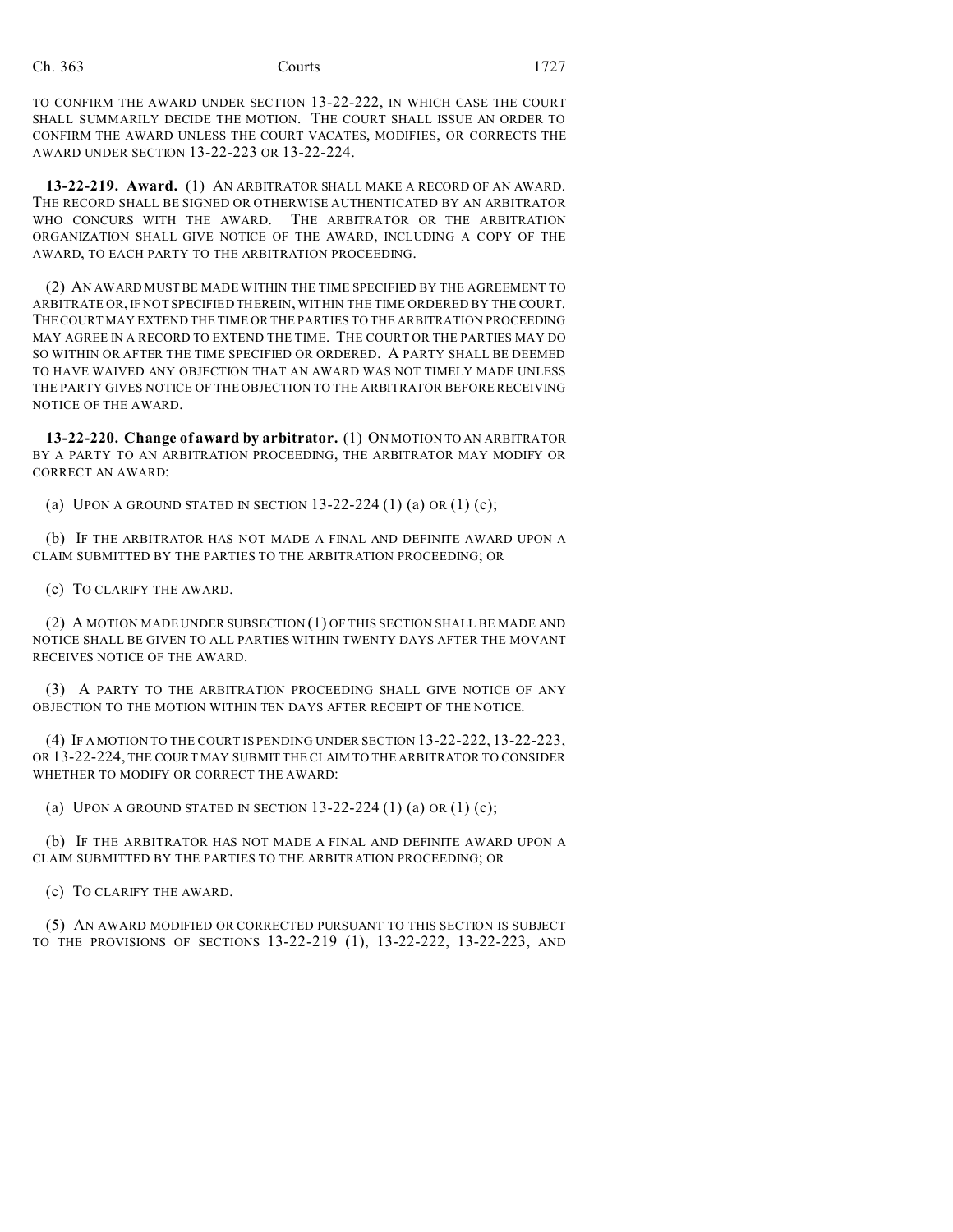13-22-224.

**13-22-221. Remedies - fees and expenses of arbitration proceeding.** (1) AN ARBITRATOR MAY AWARD REASONABLE ATTORNEY FEES AND OTHER REASONABLE EXPENSES OF ARBITRATION IF SUCH AN AWARD IS AUTHORIZED BY LAW IN A CIVIL ACTION INVOLVING THE SAME CLAIM OR BY THE AGREEMENT OF THE PARTIES TO THE ARBITRATION PROCEEDING.

(2) AN ARBITRATOR'S EXPENSES AND FEES, TOGETHER WITH OTHER EXPENSES, SHALL BE PAID AS PROVIDED IN THE AWARD.

(3) NOTHING IN THIS SECTION SHALL BE CONSTRUED TO ALTER OR AMEND THE PROVISIONS OF SECTION 13-21-102 (5).

**13-22-222. Confirmation of award.** (1) AFTER A PARTY TO AN ARBITRATION PROCEEDING RECEIVES NOTICE OF AN AWARD, THE PARTY MAY MAKE A MOTION TO THE COURT FOR AN ORDER CONFIRMING THE AWARD AT WHICH TIME THE COURT SHALL ISSUE A CONFIRMING ORDER UNLESS THE AWARD IS MODIFIED OR CORRECTED PURSUANT TO SECTION 13-22-220 OR 13-22-224 OR IS VACATED PURSUANT TO SECTION 13-22-223.

(2) NOTWITHSTANDING THE PROVISIONS OF SUBSECTION (1) OF THIS SECTION, THE FACT THAT THE RELIEF WAS SUCH THAT IT COULD NOT OR WOULD NOT BE GRANTED BY A COURT OF LAW OR EQUITY IS NOT GROUND FOR VACATING OR REFUSING TO CONFIRM THE AWARD.

**13-22-223. Vacating award.** (1) UPON MOTION TO THE COURT BY A PARTY TO AN ARBITRATION PROCEEDING, THE COURT SHALL VACATE AN AWARD MADE IN THE ARBITRATION PROCEEDING IF THE COURT FINDS THAT:

(a) THE AWARD WAS PROCURED BY CORRUPTION, FRAUD, OR OTHER UNDUE MEANS;

(b) THERE WAS:

(I) EVIDENT PARTIALITY BY AN ARBITRATOR APPOINTED AS A NEUTRAL ARBITRATOR;

(II) CORRUPTION BY AN ARBITRATOR; OR

(III) MISCONDUCT BY AN ARBITRATOR PREJUDICING THE RIGHTS OF A PARTY TO THE ARBITRATION PROCEEDING;

(c) AN ARBITRATOR REFUSED TO POSTPONE THE HEARING UPON SHOWING OF SUFFICIENT CAUSE FOR POSTPONEMENT, REFUSED TO CONSIDER EVIDENCE MATERIAL TO THE CONTROVERSY, OR OTHERWISE CONDUCTED THE HEARING CONTRARY TO SECTION 13-22-215, SO AS TO PREJUDICE SUBSTANTIALLY THE RIGHTS OF A PARTY TO THE ARBITRATION PROCEEDING;

(d) AN ARBITRATOR EXCEEDED THE ARBITRATOR'S POWERS;

(e) THERE WAS NO AGREEMENT TO ARBITRATE, UNLESS THE PERSON PARTICIPATED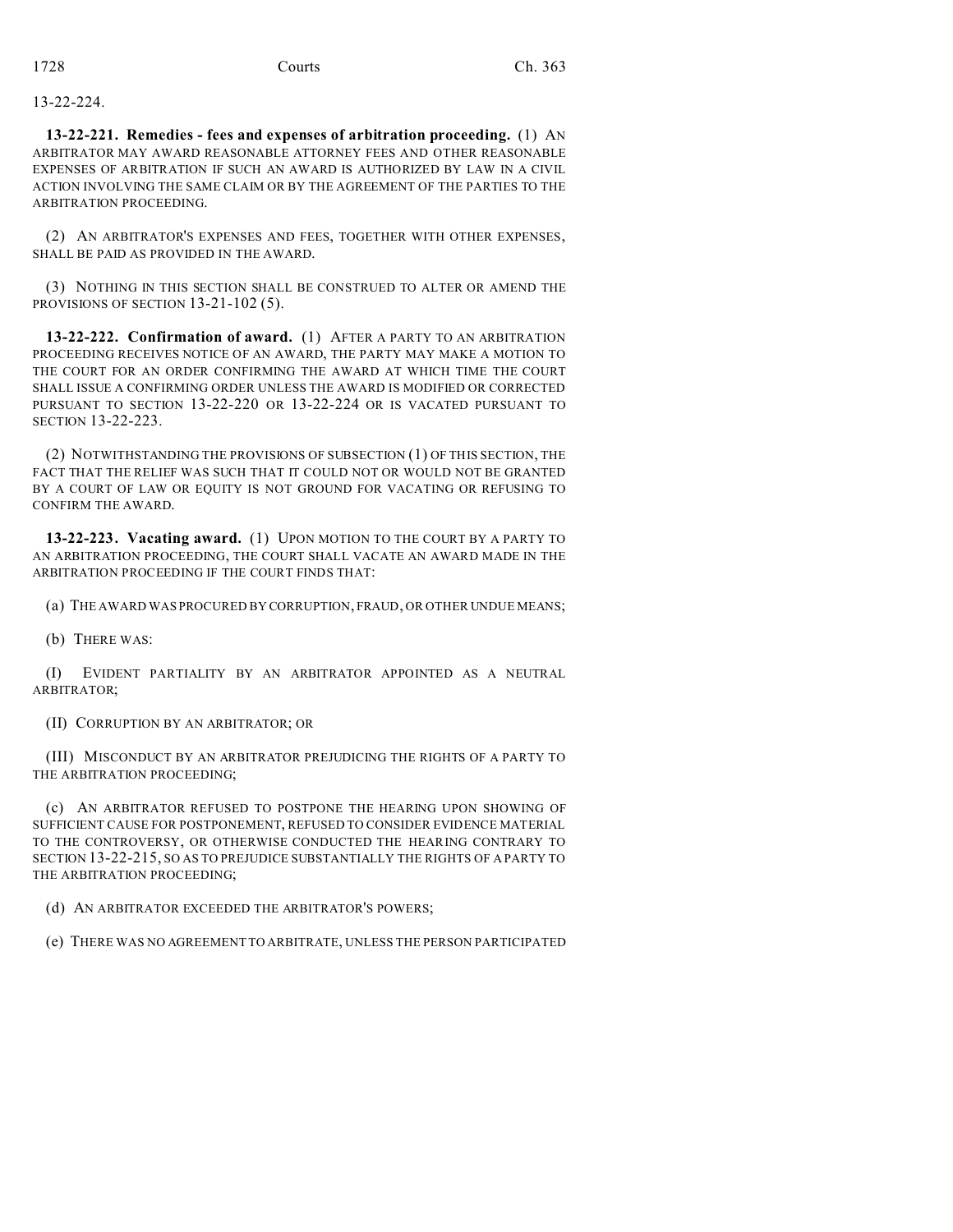IN THE ARBITRATION PROCEEDING WITHOUT RAISING THE OBJECTION UNDER SECTION 13-22-215 (3) NOT LATER THAN THE BEGINNING OF THE ARBITRATION HEARING; OR

(f) THE ARBITRATION WAS CONDUCTED WITHOUT PROPER NOTICE OF THE INITIATION OF AN ARBITRATION AS REQUIRED IN SECTION 13-22-209 SO AS TO SUBSTANTIALLY PREJUDICE THE RIGHTS OF A PARTY TO THE ARBITRATION PROCEEDING.

(2) A MOTION MADE UNDER THIS SECTION SHALL BE FILED WITHIN NINETY DAYS AFTER THE MOVANT RECEIVES NOTICE OF THE AWARD PURSUANT TO SECTION 13-22-219 OR WITHIN NINETY DAYS AFTER THE MOVANT RECEIVES NOTICE OF A MODIFIED OR CORRECTED AWARD PURSUANT TO SECTION 13-22-220, UNLESS THE MOVANT ALLEGES THAT THE AWARD WAS PROCURED BY CORRUPTION, FRAUD, OR OTHER UNDUE MEANS, IN WHICH CASE THE MOTION MUST BE MADE WITHIN NINETY DAYS AFTER EITHER THE GROUND IS KNOWN OR BY THE EXERCISE OF REASONABLE CARE SHOULD HAVE BEEN KNOWN BY THE MOVANT.

(3) IF THE COURT VACATES AN AWARD ON A GROUND OTHER THAN THAT SET FORTH IN PARAGRAPH (e) OF SUBSECTION (1) OF THIS SECTION, IT MAY ORDER A REHEARING. IF THE AWARD IS VACATED ON A GROUND STATED IN PARAGRAPH (a) OR (b) OF SUBSECTION (1) OF THIS SECTION, THE REHEARING SHALL BE HELD BEFORE A NEW ARBITRATOR. IF THE AWARD IS VACATED ON A GROUND STATED IN PARAGRAPH (c), (d), OR (f) OF SUBSECTION (1) OF THIS SECTION, THE REHEARING MAY BE HELD BEFORE THE ARBITRATOR WHO MADE THE AWARD OR THE ARBITRATOR'S SUCCESSOR. THE ARBITRATOR MUST RENDER THE DECISION IN THE REHEARING WITHIN THE SAME TIME AS THAT PROVIDED IN SECTION 13-22-219 (2) FOR AN AWARD.

(4) IF THE COURT DENIES A MOTION TO VACATE AN AWARD, IT SHALL CONFIRM THE AWARD UNLESS A MOTION TO MODIFY OR CORRECT THE AWARD IS PENDING.

**13-22-224. Modification or correction of award.** (1) UPON MOTION MADE WITHIN NINETY DAYSAFTERTHE MOVANT RECEIVES NOTICE OF THE AWARD PURSUANT TO SECTION 13-22-219 OR WITHIN NINETY DAYS AFTER THE MOVANT RECEIVES NOTICE OFAMODIFIED OR CORRECTED AWARD PURSUANT TO SECTION 13-22-220, THE COURT SHALL MODIFY OR CORRECT THE AWARD IF:

(a) THERE IS AN EVIDENT MATHEMATICAL MISCALCULATION OR AN EVIDENT MISTAKE IN THE DESCRIPTION OF A PERSON, THING, OR PROPERTY REFERRED TO IN THE AWARD;

(b) THE ARBITRATOR HAS MADE AN AWARD ON A CLAIM NOT SUBMITTED TO THE ARBITRATOR AND THE AWARD MAY BE CORRECTED WITHOUT AFFECTING THE MERITS OF THE DECISION UPON THE CLAIMS SUBMITTED; OR

(c) THE AWARD IS IMPERFECT IN A MATTER OF FORM NOT AFFECTING THE MERITS OF THE DECISION ON THE CLAIMS SUBMITTED.

(2) IF A MOTION MADE UNDER SUBSECTION (1) OF THIS SECTION IS GRANTED, THE COURT SHALL MODIFY OR CORRECT AND CONFIRM THE AWARD AS MODIFIED OR CORRECTED. OTHERWISE, UNLESS A MOTION TO VACATE IS PENDING, THE COURT SHALL CONFIRM THE AWARD.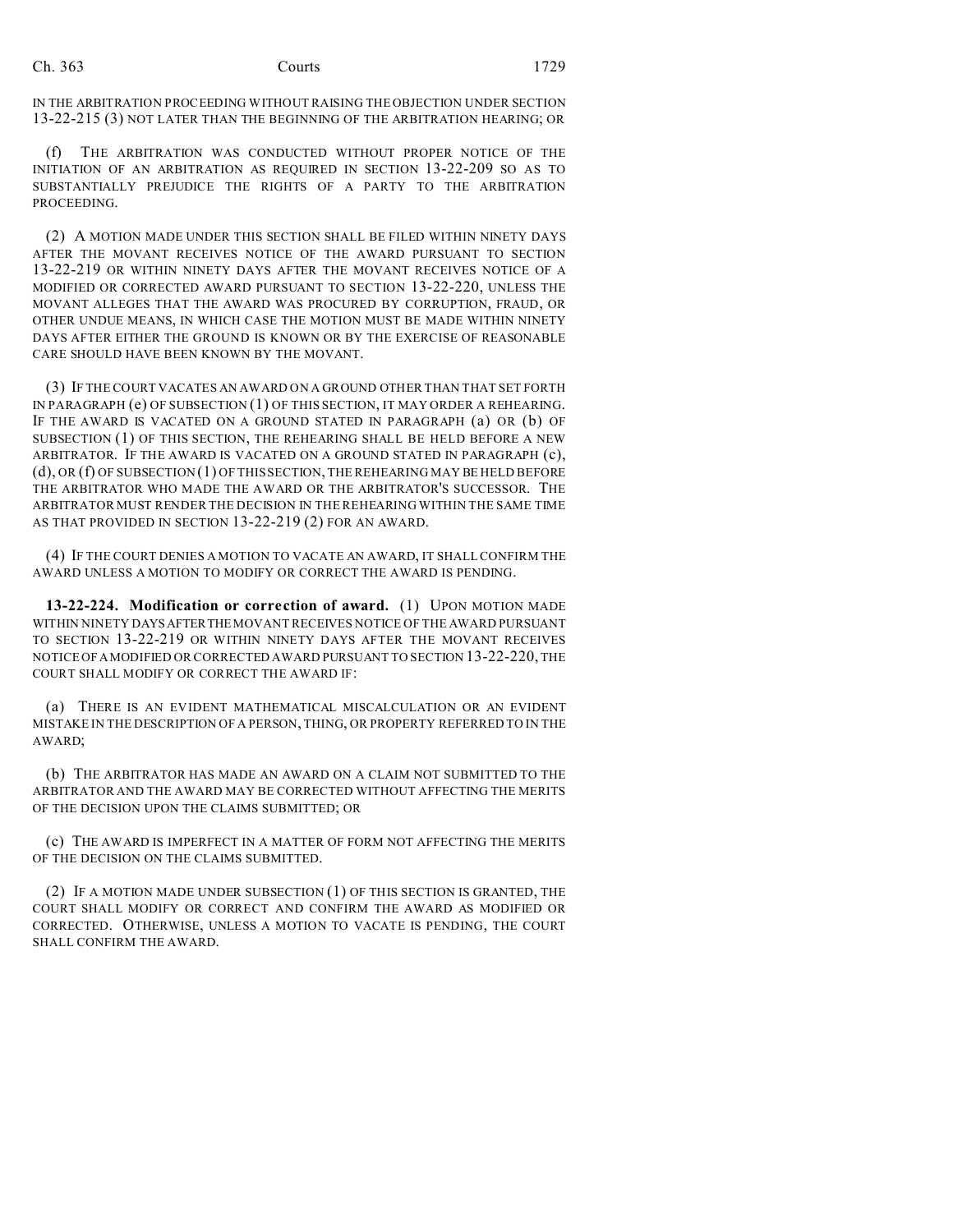(3) A MOTION TO MODIFY OR CORRECT AN AWARD PURSUANT TO THIS SECTION MAY BE JOINED WITH A MOTION TO VACATE THE AWARD.

**13-22-225. Judgment on award - attorney fees and litigation expenses.** (1) UPON GRANTING AN ORDER CONFIRMING, VACATING WITHOUT DIRECTING A REHEARING, MODIFYING, OR CORRECTING AN AWARD, THE COURT SHALL ENTER A JUDGMENT IN CONFORMITY THEREWITH. THE JUDGMENT MAY BE RECORDED, DOCKETED, AND ENFORCED AS ANY OTHER JUDGMENT IN A CIVIL ACTION.

(2) A COURT MAY AWARD THE REASONABLE COSTS OF THE MOTION AND SUBSEQUENT JUDICIAL PROCEEDINGS.

(3) ON THE APPLICATION OF A PREVAILING PARTY TO A CONTESTED JUDICIAL PROCEEDING UNDER SECTION 13-22-222, 13-22-223, OR 13-22-224, THE COURT MAY ADD REASONABLE ATTORNEY FEES AND OTHER REASONABLE EXPENSES OF LITIGATION INCURRED IN A JUDICIAL PROCEEDING AFTER THE AWARD IS MADE TO A JUDGMENT CONFIRMING, VACATING WITHOUT DIRECTING A REHEARING, MODIFYING, OR CORRECTING AN AWARD.

**13-22-226. Jurisdiction.** (1) A COURT HAVING JURISDICTION OVER THE CONTROVERSY AND THE PARTIES MAY ENFORCE AN AGREEMENT TO ARBITRATE.

(2) AN AGREEMENT TO ARBITRATE PROVIDING FOR ARBITRATION IN THIS STATE CONFERS JURISDICTION ON THE COURT TO ENTER JUDGMENT ON AN AWARD UNDER THIS PART 2.

**13-22-227. Venue.** A MOTION PURSUANT TO SECTION 13-22-205 SHALL BE MADE IN A COURT OF THE COUNTY IN WHICH THE AGREEMENT TO ARBITRATE SPECIFIES THE ARBITRATION HEARING IS TO BE HELD OR, IF THE HEARING HAS BEEN HELD, IN A COURT OF THE COUNTY IN WHICH IT WAS HELD. OTHERWISE, A MOTION PURSUANT TO SECTION 13-22-205 MAY BE MADE IN THE COURT OF ANY COUNTY IN WHICH AN ADVERSE PARTY RESIDES OR HAS A PLACE OF BUSINESS OR, IF NO ADVERSE PARTY HAS A RESIDENCE OR PLACE OF BUSINESS IN THIS STATE, IN A COURT OF ANY COUNTY IN THIS STATE. ALL SUBSEQUENT MOTIONS MUST BE MADE IN THE COURT HEARING THE INITIAL MOTION UNLESS THE COURT OTHERWISE DIRECTS.

**13-22-228. Appeals.** (1) AN APPEAL MAY BE TAKEN FROM:

(a) AN ORDER DENYING A MOTION TO COMPEL ARBITRATION;

(b) AN ORDER GRANTING A MOTION TO STAY ARBITRATION;

(c) AN ORDER CONFIRMING OR DENYING CONFIRMATION OF AN AWARD;

- (d) AN ORDER MODIFYING OR CORRECTING AN AWARD;
- (e) AN ORDER VACATING AN AWARD WITHOUT DIRECTING A REHEARING; OR
- (f) A FINAL JUDGMENT ENTERED PURSUANT TO THIS PART 2.
- (2) AN APPEAL UNDER THIS SECTION SHALL BE TAKEN IN THE SAME MANNER AS AN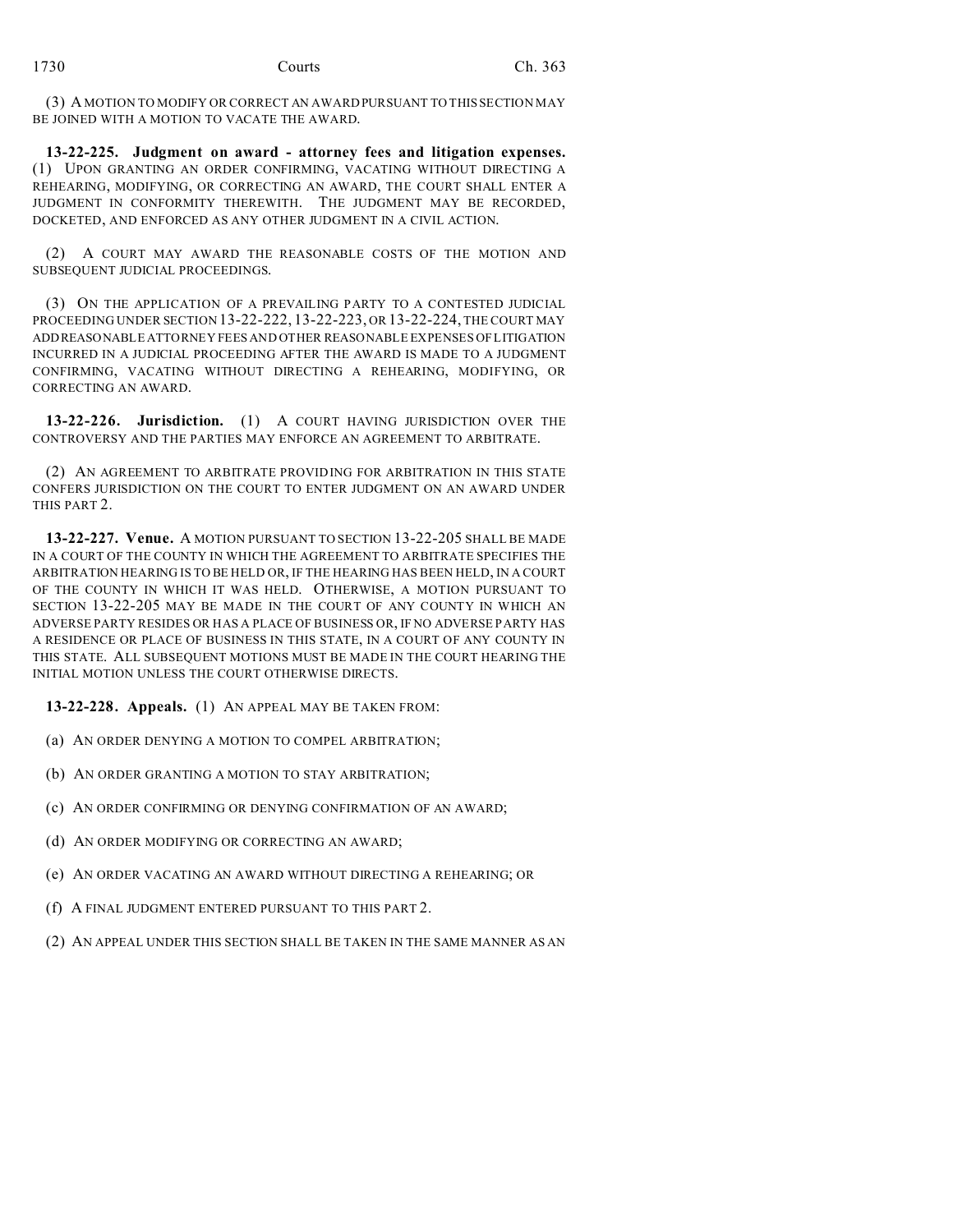APPEAL OF AN ORDER OR JUDGMENT IN A CIVIL ACTION.

**13-22-229. Uniformity of application and construction.** IN APPLYING AND CONSTRUING THIS PART 2, CONSIDERATION SHALL BE GIVEN TO THENEED TO PROMOTE UNIFORMITY OF THE LAW WITH RESPECT TO ITS SUBJECT MATTER AMONG STATES THAT ENACT IT.

**13-22-230. Savings clause.** THIS PART 2 SHALL NOT AFFECT AN ACTION OR PROCEEDING COMMENCED OR A RIGHT ACCRUED BEFORE THIS PART 2 TAKES EFFECT. EXCEPT AS OTHERWISE PROVIDED IN SECTION 13-22-203, AN ARBITRATION AGREEMENT MADE BEFORE THE EFFECTIVE DATE OF THIS PART 2 IS GOVERNED BY THE "UNIFORM ARBITRATION ACT OF 1975".

**SECTION 2.** 13-64-403 (3), Colorado Revised Statutes, is amended to read:

**13-64-403. Agreement for medical services - alternative arbitration procedures - form of agreement - right to rescind.** (3) Any such agreement shall have the following statement set forth as part of the agreement: "It is understood that any claim of medical malpractice, including any claim that medical services were unnecessary or unauthorized or were improperly, negligently, or incompetently rendered or omitted, will be determined by submission to binding arbitration in accordance with the provisions of the "Uniform Arbitration Act of 1975", part 2 of article 22 of title 13, Colorado Revised Statutes THIS TITLE, and not by a lawsuit or resort to court process except as Colorado law provides for judicial review of arbitration proceedings. The patient has the right to seek legal counsel concerning this agreement, and has the right to rescind this agreement by written notice to the physician within ninety days after the agreement has been signed and executed by both parties unless said agreement was signed in contemplation of the patient being hospitalized, in which case the agreement may be rescinded by written notice to the physician within ninety days after release or discharge from the hospital or other health care institution. Both parties to this agreement, by entering into it, have agreed to the use of binding arbitration in lieu of having any such dispute decided in a court of law before a jury."

**SECTION 3.** 14-10-128.5, Colorado Revised Statutes, is amended to read:

**14-10-128.5. Appointment of arbitrator - de novo review of award.** (1) With the consent of all parties, the court may appoint an arbitrator to resolve disputes between the parties concerning the parties' minor or dependent children, including but not limited to parenting time, nonrecurring adjustments to child support, and disputed parental decisions. Notwithstanding any other provision of law to the contrary, all awards entered by an arbitrator appointed pursuant to this section shall be in writing. The arbitrator's award shall be effective immediately upon entry and shall continue in effect until vacated by the arbitrator pursuant to section  $13-22-214$  PART 2 OF ARTICLE 22 OF TITLE 13, C.R.S., modified or corrected by the arbitrator pursuant to section 13-22-215 PART 2 OF ARTICLE 22 OF TITLE 13, C.R.S., or modified by the court pursuant to a de novo review under subsection (2) of this section.

(2) Any party may apply to have the arbitrator's award vacated, modified, or corrected pursuant to the "Uniform Arbitration Act of 1975", part 2 of article 22 of title 13, C.R.S., or may move the court to modify the arbitrator's award pursuant to